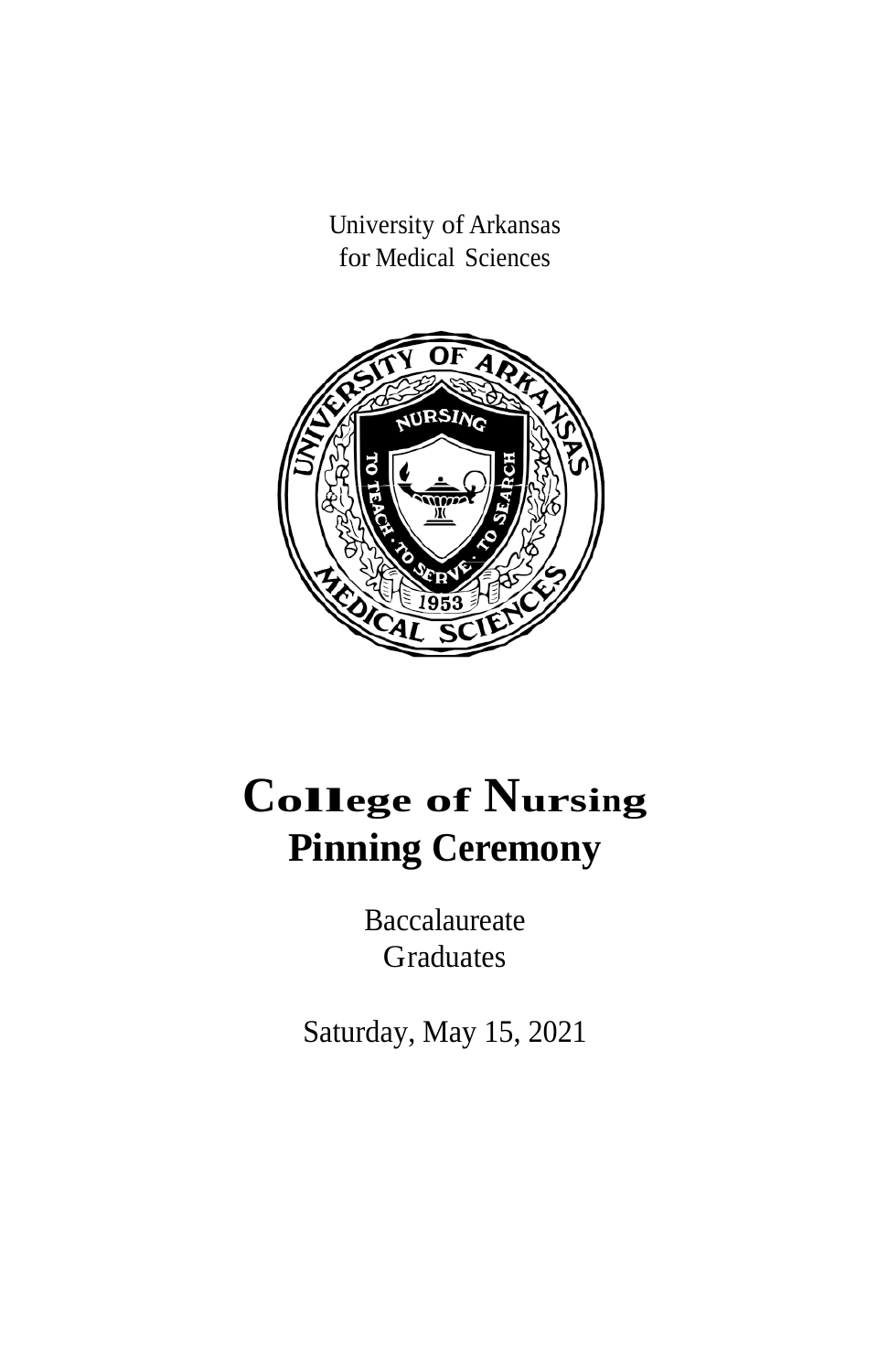## **Program**

| <b>Welcome and Introduction <i>COMPANY COMPANY COMPANY COMPANY COMPANY COMPANY COMPANY COMPANY COMPANY COMPANY COMPANY COMPANY COMPANY COMPANY COMPANY COMPANY C</i></b>                                                                 | Dean, College of Nursing           |
|------------------------------------------------------------------------------------------------------------------------------------------------------------------------------------------------------------------------------------------|------------------------------------|
|                                                                                                                                                                                                                                          | Chancellor, UAMS                   |
| <b>Program Facilitator <i>CONDITY CONDITION CONDITION CONDITION CONDITION CONDITION CONDITION CONDITION CONDITION CONDITION CONDITION CONDITION CONDITION CONDITION CONDITION CONDITION CONDITION CONDITION CONDITION CONDITION </i></b> | Associate Dean, College of Nursing |

### **Baccalaureate Program**

|                                                                                                                                                                           | <b>BSN</b> Graduate                  |
|---------------------------------------------------------------------------------------------------------------------------------------------------------------------------|--------------------------------------|
| <b>Nightingale Pledge</b> Records of the service of the service of the Dr. Nicole Ward                                                                                    |                                      |
| Virtual Pinning of BSN Graduates <b>Example 20</b> Final Pinning of BSN Graduates <b>Example 20</b> Final Pinning of BSN Graduates<br>Director of Baccalaureate Education | and<br><b>Faculty Representative</b> |

**Presentation of Awards**. . . . . . . . . . . . . . . Mrs. Rochelle McFerguson

*Chair Awards & Scholarship Committee*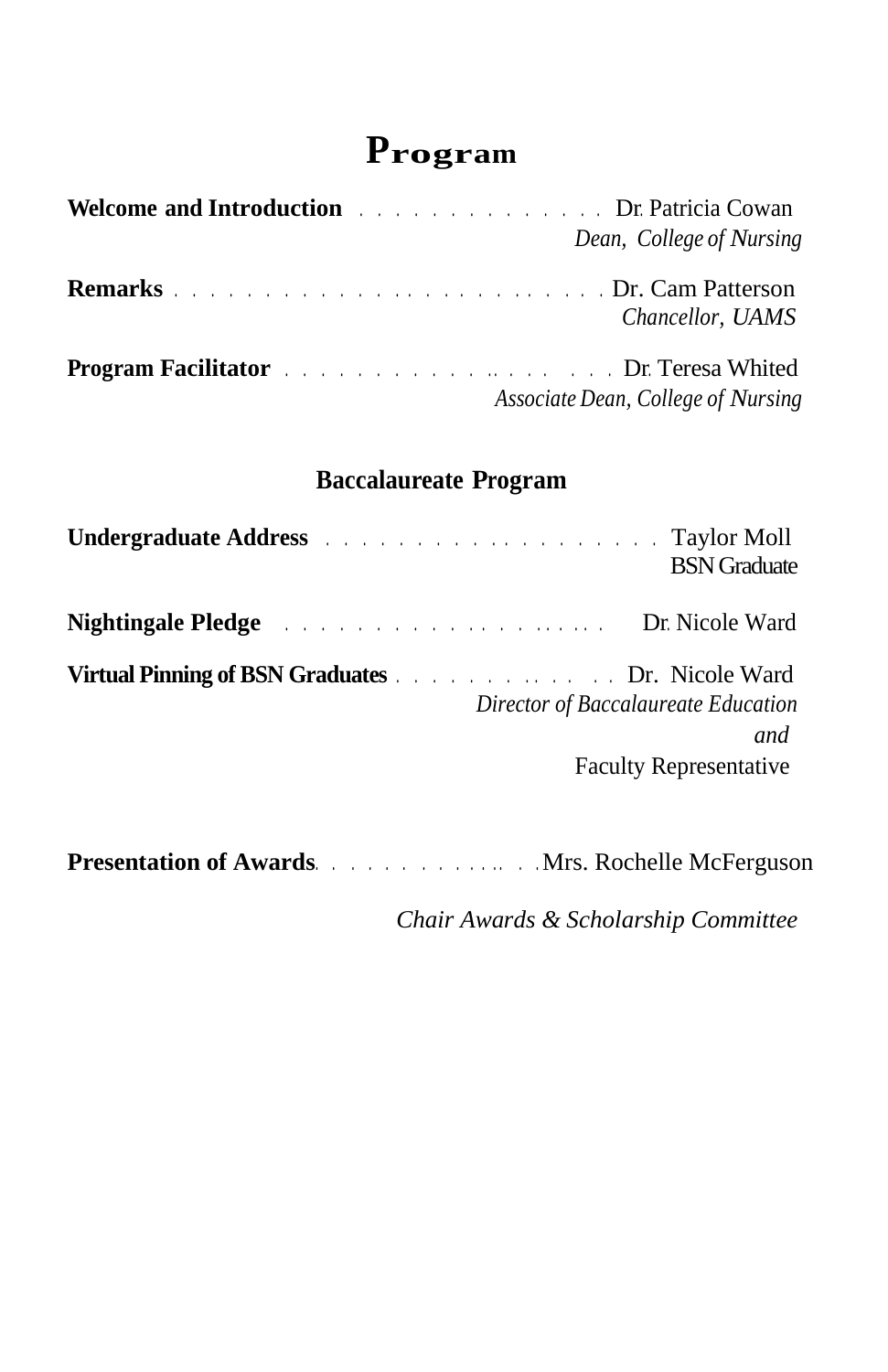## **Introduction to the Academic Procession**

The UAMS College of Nursing welcomes you to their Pinning, Hooding and Recognition Ceremony and to the academic procession . We trust that this brief introduction will make the procession as important to you as it isto our College and to our graduates. The academic procession originated in Europe about 800 years ago . As the Middle Ages drew to a close, scholars began to associate with institutions accepting studentsfor the purpose of higher learning . By the 13th century, these institutions had come to be known as universities. Faculties of these early universities wore robes similar to those of the clergy. Hooded robes began when itinerant or "begging" friars added tippets, or shoulder coverings, to the robes that contained a pocket to collect alms or offerings. Today's academic hood still contains pockets. Part of the tradition of each university was to adopt official colors of the ornate academic robes its faculty would wear. Although much of the pomp and circumstance of these early universities has passed, the academic gowns and hoodsretain the colors passed down by generations of graduates.

The cardinal red of the University of Arkansas was chosen in 1895 in a spirited contest, defeating a reddish purple; white was added years later after the rise of intercollegiate athletics. In addition to university colors worn on the back of hoods, faculty holding doctoral and master's degrees wear a specific color on the front bands of their gowns to denote the type of degree they possess. As indicated below, colors denote the many different degrees awarded by universities. Many of these colors will be seen today in our faculty processional .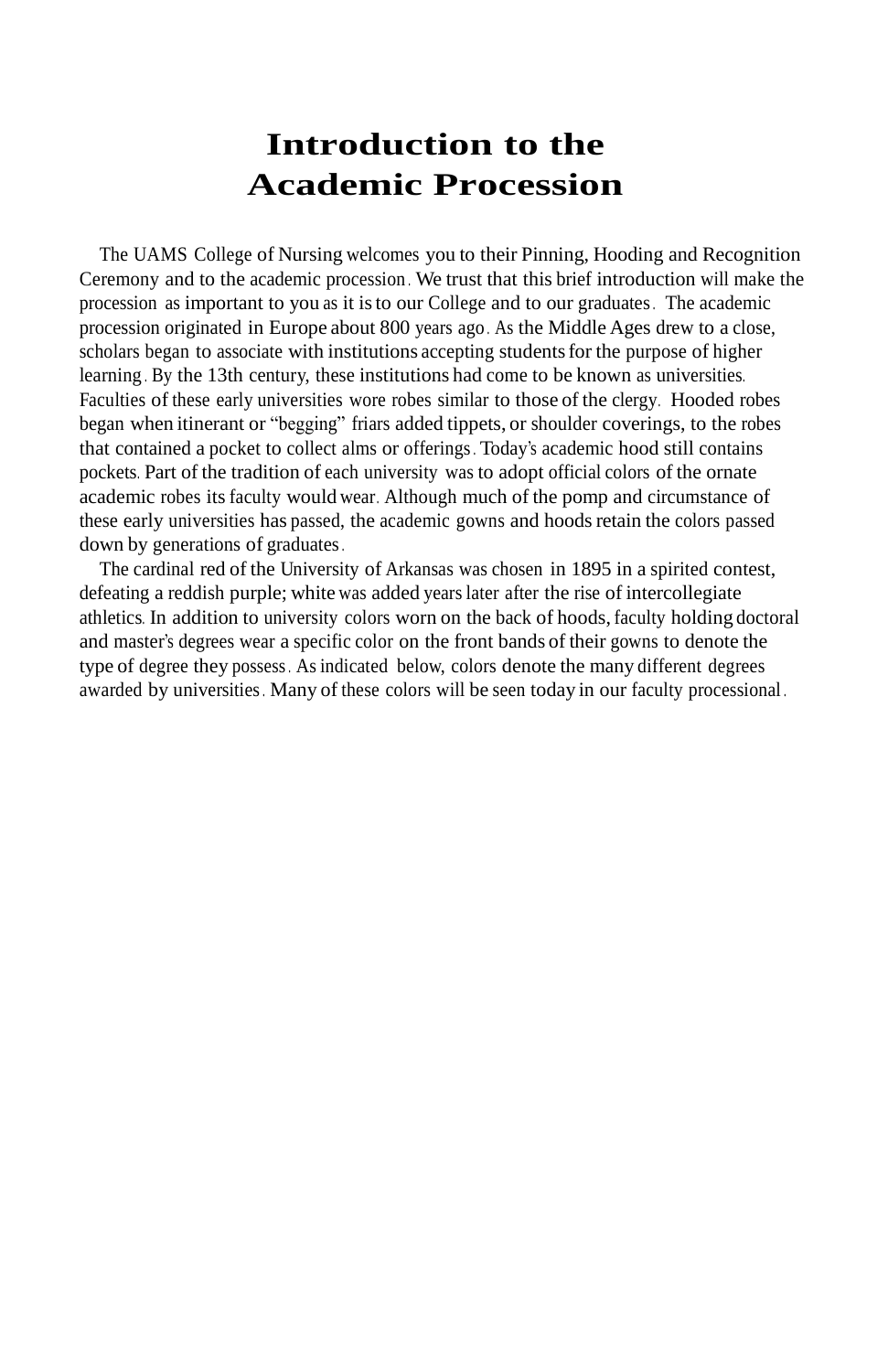## **Florence Nightingale Pledge**

(adapted in part from original; author & year unknown; given to Dr. Otto by student, May 2003)

I solemnly pledge myself before God and in the presence of this assembly . . . to faithfully practice my profession of nursing .

I will do all in my power to make and maintain the highest standards and practices of my profession .

I will hold in confidence all personal matters committed to my keeping in the practice of my calling .

I will devote myself to the welfare of my patients, my family, and my

community. I will endeavor to fulfill my rights and privileges as a good citizen .

And take my share of responsibility in promoting the health and welfare of the community

I will constantly endeavor to increase my knowledge and skills in nursing and to use them wisely.

I will zealously seek to nurse those who are ill... Wherever they may be and whenever they are in need .

I will be active in assisting othersin safeguarding and promoting the health and happiness of humankind .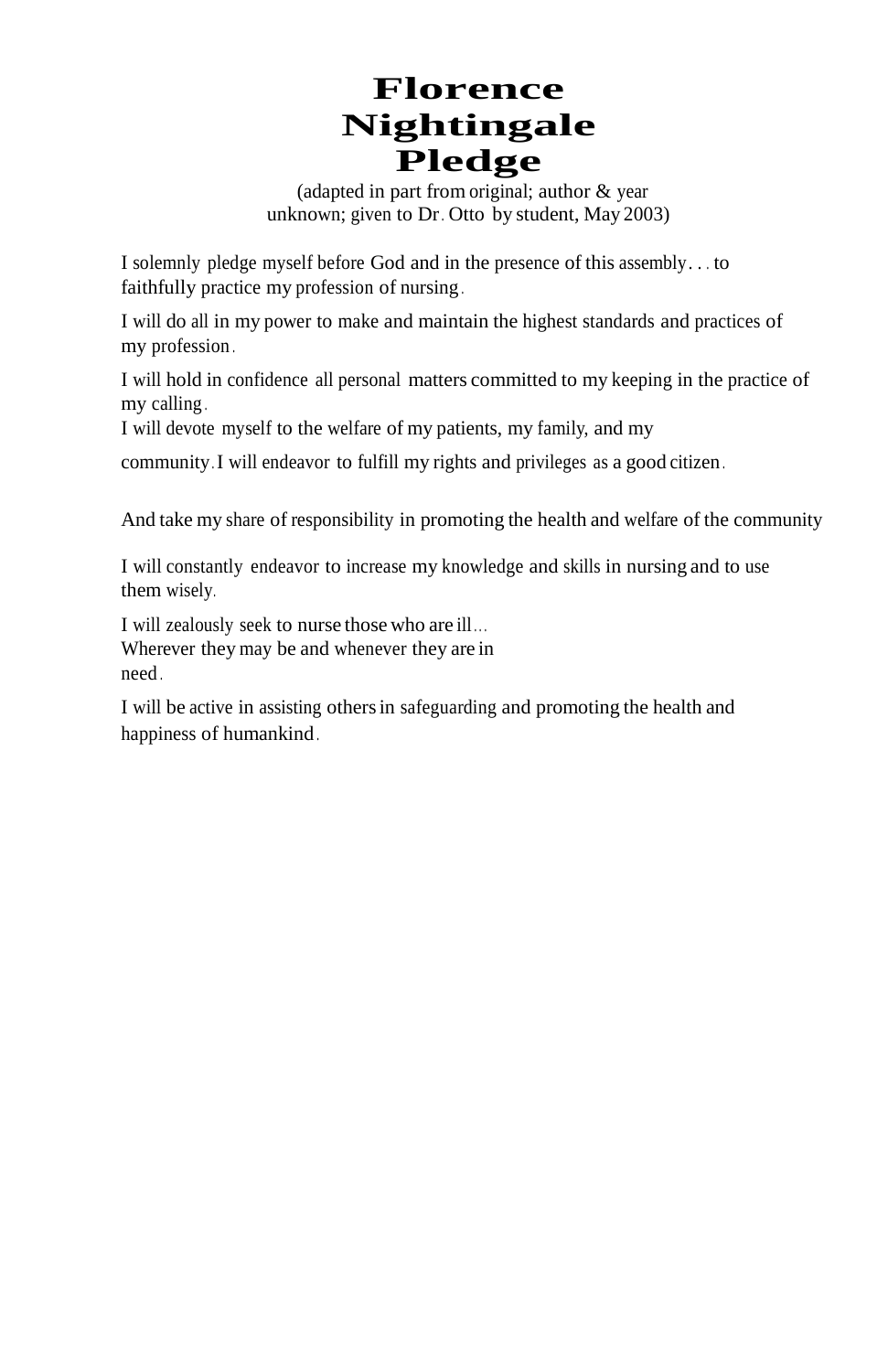### **Bachelor of Nursing Science Graduates**

Tania Marely Acevedo† Zoe Noelle Allen Hollis Claire Amberboy† Jordan Taylor Amerson† Veronica Priscila Arzola-Montoya Brittany Beam Jacquelyn Benitez† Marley Imyneé Brown+ Rachel Laura Brumit Kelley Burlsworth+† Jenna Elizabeth Burns+† Jennifer Susan Bustos† Kendra Kay Byrd Kaleigh Michelle Byrne+†♦ Susan Elisabeth Campbell+† Rachel Elise Chappell† Dixie Elizabeth Chism Meghan A. Cooley† Natalie Rose Crace† Katrina Johnson Cuellar† Abbey K. Cupp† Mary M. Davidson+† Bonnie Marie Davis+† Abigail DeSantis† Ashlie Faith Dintleman Mary Frances Dooley† Dantrel Deshun Drayer Kathryn Annette Drew† Jace Christopher Dumas† Madison Leann Dunnahoo Megumi Ellsworth† Elizabeth Pollack Engard Alyson Paige Everright+† Keyana Shanetra Foreman Kamryn Forrester† Anna Tess Frost† Kelsey Patricia Fry Taylor Madison Fugatt† Alexandria Glenn Fulenwider† Ella Noelle Greer†

Alaina Elise Hall Lawson Greer Hamilton Gisele Hardy+†♦\* Tayler Lynn Harmon† Latisha Harper† Emily Grace Haynes Patrice Nicole Heard† Casey Jayne Heffington Hannah Adams Hollenberg+†♦ Lily Elaina House†♦ Lydia Nicole Howell† Lisa Michelle Hull Cody Ray Jones+†♦ Magen Elizabeth Joyce+† Kaitlin Elaine Karney+† Devin Michael King+† Bethany Paige Knowles Hanna Lee+♦ Mikayla Grace Lemley Chloe Ann Long Hannah Denise Madans† Julianna Elyse Malone Samuel Alexander Mason Sabrina Elizabeth Maxfield† Morgan Ann McClain Lauren Marie McCluskey† Dana Michelle McIntosh†♦ Bethany McKnight† Taylor Ann Moll Hannah Montgomery† Kayla Dawn Moody† Tiffany Morgan Stacy Marie Morris Magdalena Navarro Dawnre A. Nooner Emily Oakhill Courtney Lynn Oleson Jordan Starr Olson Casey Ellen Parker+† Madison Taylor Phillips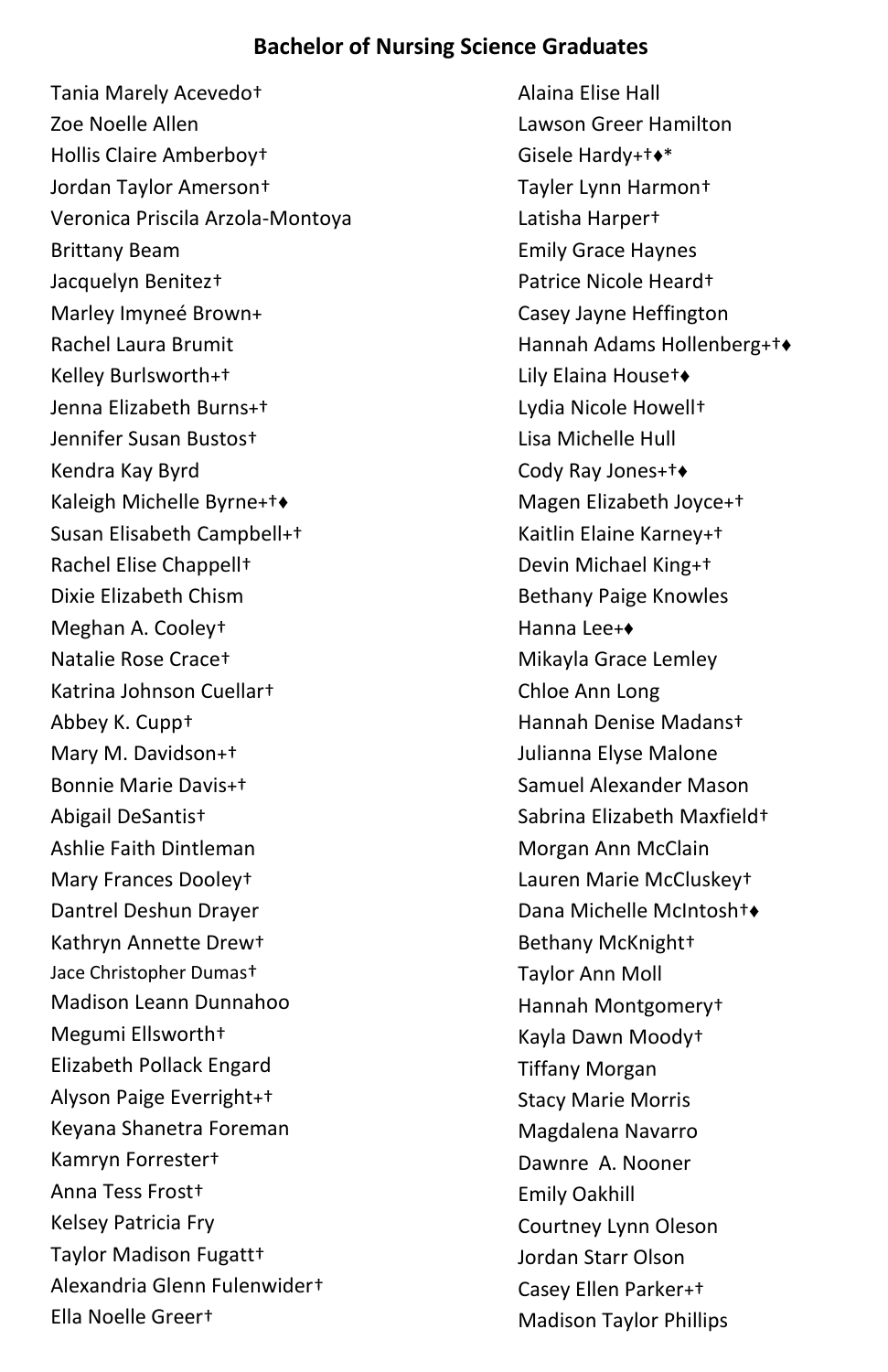William Gore Pulliam Alexis Nadine Rackley Paige Marie Reid+† Ana Karen Reyes-Guerrero Lindsey Delain Reynolds+†♦ Kelsey Suzanne Rhodes Katherine E. Rivas Katherine Quinn Rolfe Alexander Joseph Mallory Rottman+†♦\*^ Tylachea Lashawn Rucker Stefani Ruth Sasca+†♦ Jericho Scott Courtney P. Scroggins† Kelsey Slater Hayley Elizabeth Houston Smith+†♦\* Kelsey Taylor Stacy

Ashton Danielle Tate+† Hannah Elizabeth Thomas Krista Ann Tressner+†♦\* Joshua Vieyra+†\* Ashley Morgan Underwood Wade+† Bethany Walker Hannah Weaver†♦ Halle Grace Webb Mandy Ann Wermann† Emily Savanah West Chelsea Jade Wiles Kimberly Willis† Naudia Willis Asiah Janelle Willis-Easter Brianna Danielle Winkle Kayla Lanette Woods-Gray Andrea Charne Worden† Carrie Ann Wyatt

- \* BSN Honors Program Graduate
- + Sigma Theta Tau, International Honor Society of Nursing
- † University Honors ♦ Nursing Honors ^ Faculty Gold Key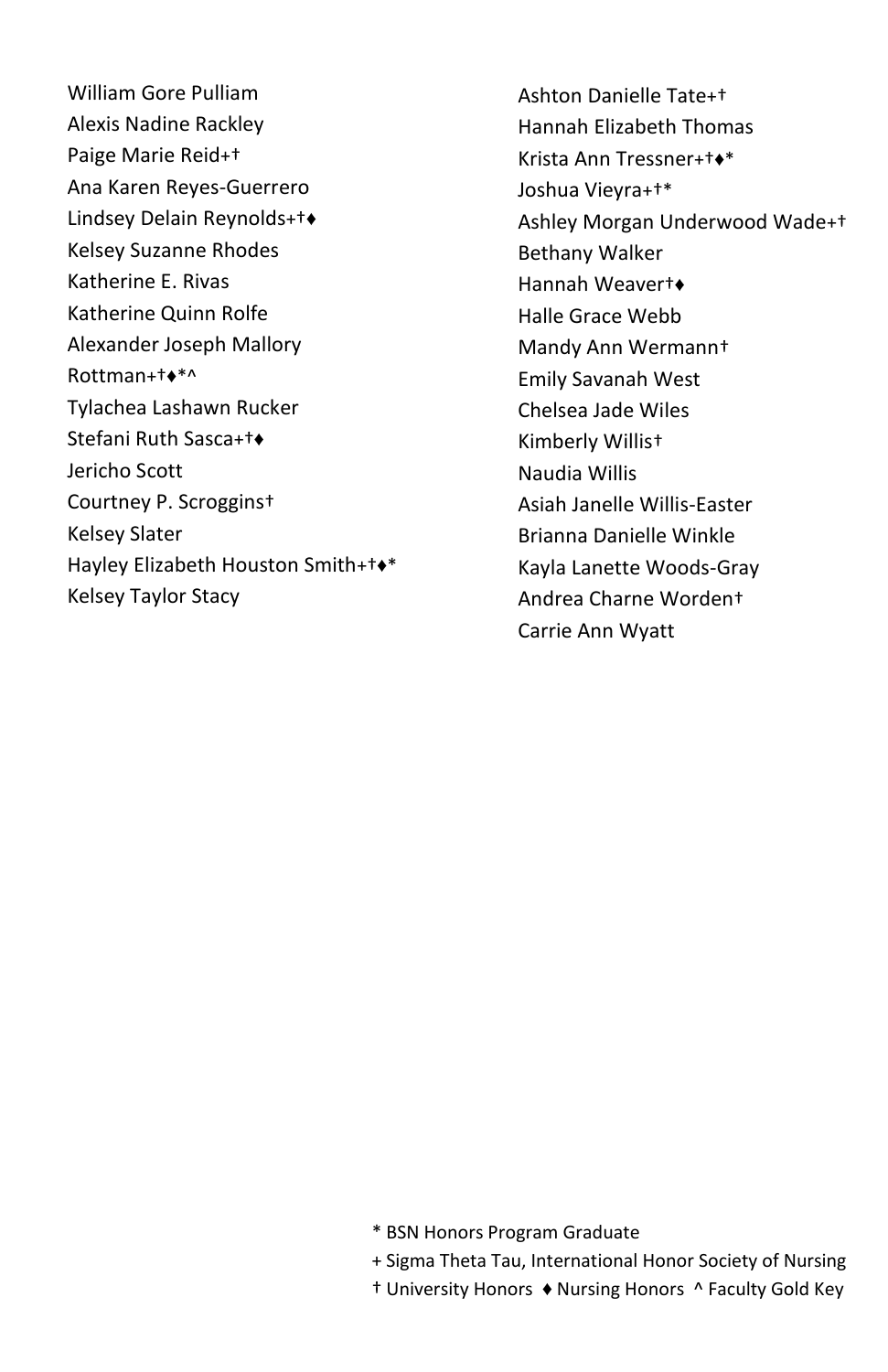### **Baccalaureate Student Awards**

This award is presented to the BSN graduate who demonstrates academic excellence, leadership in professional and community activities, excellence in nursing practice and personal and professional growth.

### **The Virginia R. Jarratt Award Gisele Hardy**

This award is presented to the BSN graduate who demonstrates scholastic achievement, excellence in the art and science of nursing, awareness of the heritage of nursing and current forces affecting the delivery of healthcare, and performance that reveals appreciation as a caring profession.

### **The Faculty Award for Outstanding Achievement and Contribution Taylor Ann Moll**

This award is presented to the BSN graduate who demonstrates exceptional leadership efforts that enhance student/faculty relationships and who encourages other students to participate in their professional organization.

### **Ina Swetnam Award Abigail DeSantis Abigail DeSantis Abigail DeSantis**

This award is presented by the College of Nursing in honor of Associate Professor Emeritus Ina Swetnam to the graduate who has achieved scholastic excellence and who demonstrates excellence in the care of maternity patients.

### **Gloria Rauch Award Krista Ann Tressner**

This award was established by Drs. Robert & Donna Middaugh in memory of Miss Rauch, professor of nursing at UAMS College of Nursing for 34 years. It honors the pursuit of excellence in nursing care of children, and is presented to the BSN graduate who demonstrates scholastic achievement and excellence in practice with infants, children, and their families.

### **The Outstanding RN to BSN Award Lily Elaina House**

This award is presented to a RN graduate in the outreach program. This BSN graduate demonstrates excellence in nursing practice, professional growth, and community leadership.

### **Daisy in Training Award Meghan A. Cooley**

This award is presented to the generic BSN senior who went above and beyond to deliver extraordinary compassionate care.

### **The Faculty Gold Key Alexander Joseph Mallory Rottman**